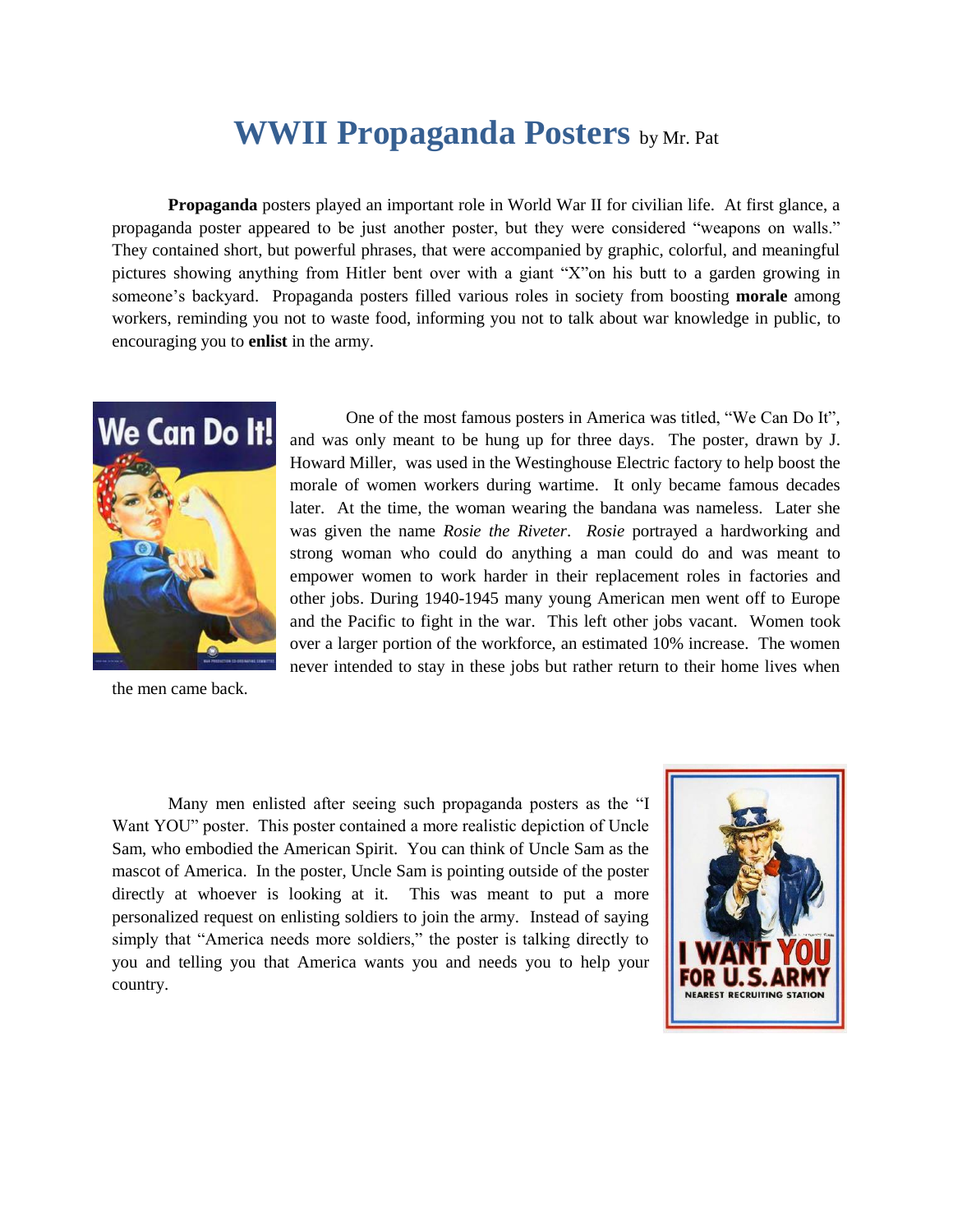Every country had its own propaganda posters to fulfill the needs of society. Posters in America **dehumanized** the Japanese in order to make workers producing bullets not think about how their work was killing other people. Posters in Japan boosted morale among the population by showing giant Japanese samurai towering over the world. German posters encouraged civilians to support and cheer on their army by showing the prowess of their tanks and aircraft technology. British posters reminded people to look carefully when crossing the road during the **blackout**. For all their different purposes, propaganda posters were an effective way to constantly remind and teach civilians how to act and what to do during wartime.



## **Glossary**

- **blackout** keeping windows covered at night so the lights from their windows would not give away the position of the city to German bombers flying overhead after dark
- **dehumanize** to think of as not human, or less than human
- **enlist** join the army
- **morale** emotional or mental condition in context of cheerfulness or confidence especially during a hard time
- **propaganda** information, ideas, or rumors purposefully spread widely to help or harm a person, group, movement, etc.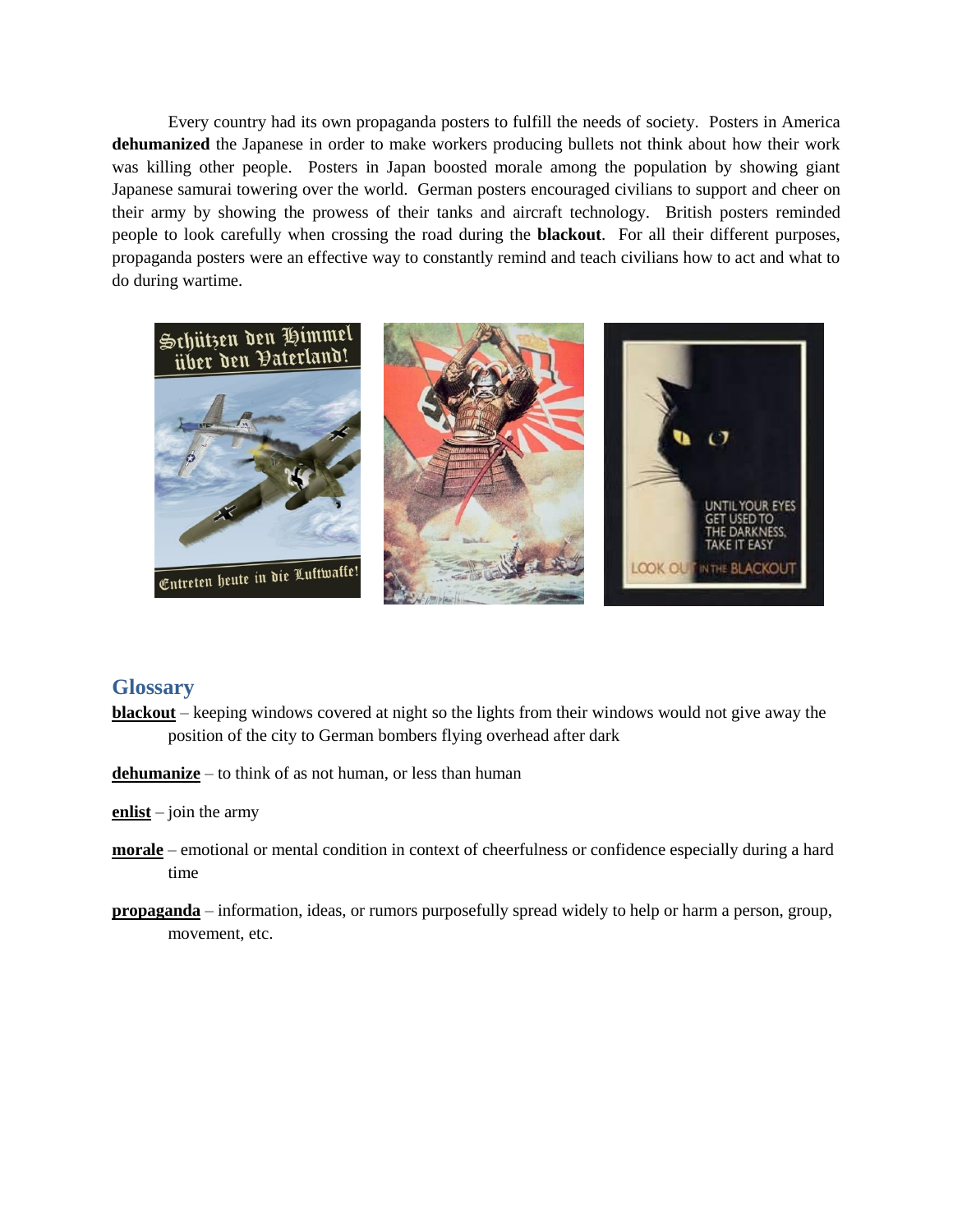## I Want You!

"Grandpa, can you tell me the story of how you joined the army when you were only 15 again?"

"Sure, but ain't you tired of hearing that one?"

"I never get tired of your stories, Grandpa. Please tell it again."

It was December  $7<sup>th</sup>$ , 1941 when the Japanese bombed Pearl Harbor, and America declared war the following day. It had been on all of the newspaper headlines, "WAR! OAHU BOMBED BY JAPANESE PLANES." It seemed like everybody in America, the whole world even, was stunned. In our little town, we didn't know what to think. We were just angry. My best friend, Steve, who lived down the street, decided he was going to enlist to get some payback. He was 16, a year older than me, but still not old enough to join the army yet. Heck, I was angry about the Japanese attacking us too, but I was 3 years away from being 18, the age you were old enough to enlist. I also wasn't sure I wanted to go off to war and leave my mom at home by herself.

As we were walking down the street, Steve talking about his big plans, a new poster on the side of the movie theater caught my eye, "I WANT YOU FOR U.S. ARMY…nearest recruiting station: 804 Main St." When I saw that big poster looming over us, something clicked inside of me. It was a picture of Uncle Sam pointing his finger at me, telling me *he* wanted *me* to join the army. America wanted *me*. The stern look on his face made me think of the seriousness of the war and the terrible attack by the Japanese again. I couldn't get it out of my head. I can't exactly explain what feelings welled up inside of me as I silently stood picking that poster apart with my eyes, but I suddenly knew what I wanted to do. Steve could tell something was up with me, so he stopped talking. I looked at him and told him I was ready.

On the bottom of the poster was stamped the address to the nearest recruiting station. That was on the other side of town. We had some time to think as we made our way there, to think about how we, a 15 and 16 year old, were going to get ourselves enlisted into the army. I didn't think my mom or Steve's parents would be willing to lie about our age to the recruiters, but we both looked older than we were. Old enough to join the army, though? That might be a stretch.

Steve had heard stories about some of the other underage boys around town talking their way into the army. He told me some story about Irwin Smith who wrote the number "18" on a piece of paper and put it under his foot in his shoe. When the recruiter asked Irwin if he was over 18, 16-year-old Irwin confidently replied, "Yessir!" He was standing over the number 18, so technically, he wasn't lying. Steve and I decided to try this out, seeing as how it worked for Irwin.

Well, long story short, it was pretty easy to enlist. We told the recruiter neither one of us had parents or other family to vouch for us, and the paper in our shoes made us "over 18", heh. The army was eager to have us. After signing up, it was just a matter of weeks before we finished basic training and got shipped off to the frontlines in Europe.

I could tell you a hundred other stories about fighting the war, but let's save those for another time when you're a bit older.